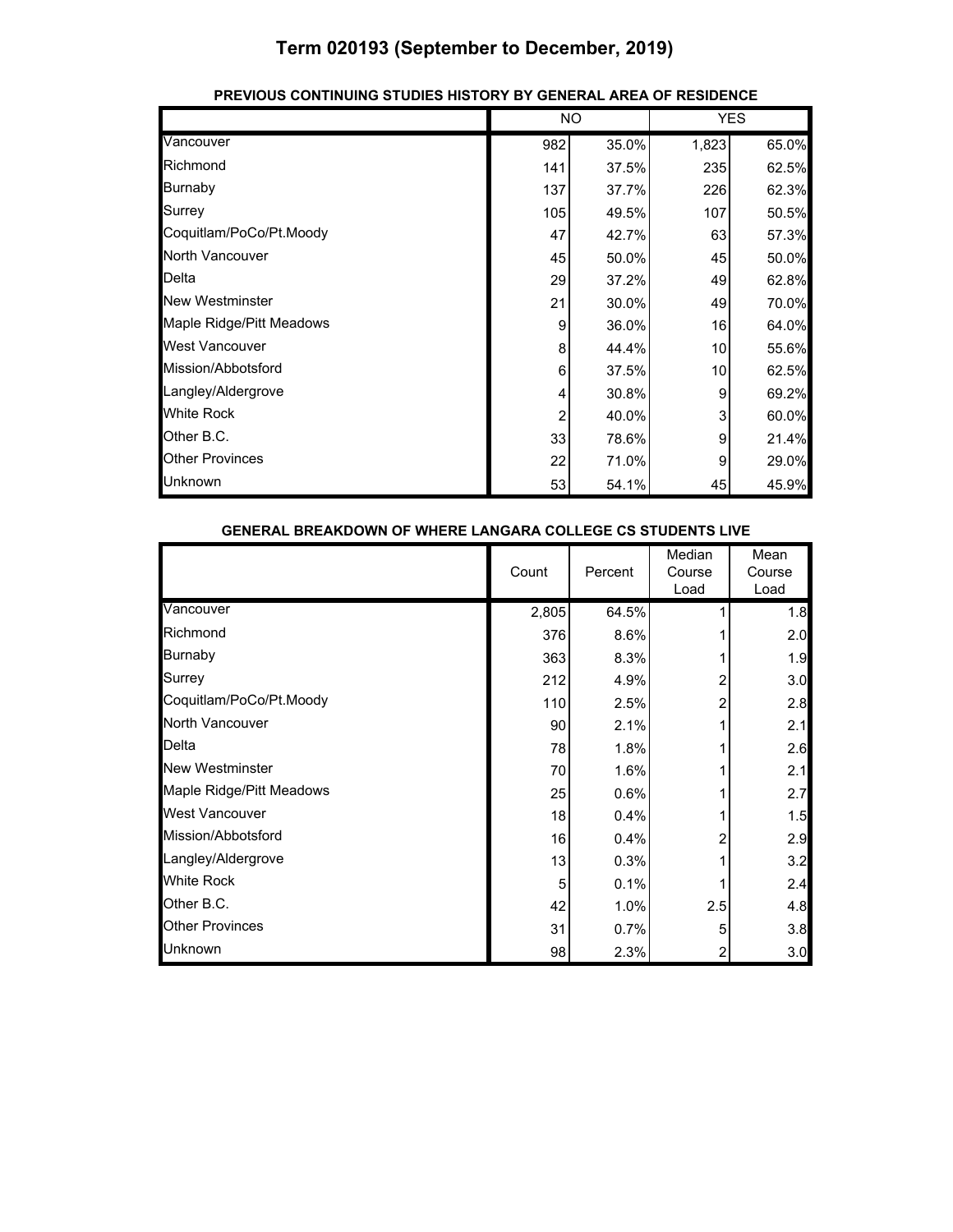| Vancouver | V5K- Vancouver (North Hastings Sunrise)                       | 42              |
|-----------|---------------------------------------------------------------|-----------------|
|           | V5L- Vancouver (North Grandview Woodland)                     | 28              |
|           | V5M- Vancouver (South Hastings Sunrise)                       | 60              |
|           | V5N- Vancouver (South Grandview Woodland)                     | 120             |
|           | V5P- Vancouver (Victoria Fraserview)                          | 238             |
|           | V5R- Vancouver (South Renfrew Collingwood)                    | 188             |
|           | V5S- Vancouver (Killarney)                                    | 184             |
|           | V5T- Vancouver (East Mount Pleasant)                          | 65              |
|           | V5V- Vancouver (West Kensington Cedar Cottage)                | 106             |
|           | V5W- Vancouver (SE Riley Park Little Mountain / North Sunset) | 144             |
|           | V5X- Vancouver (SE Oakridge / South Sunset)                   | 246             |
|           | V5Y- Vancouver (West Mount Pleasant)                          | 117             |
|           | V5Z- Vancouver (East Fairview / South Cambie)                 | 130             |
|           | V6A- Vancouver (Strathcona / Downtown Eastside)               | 32              |
|           | V6B- Vancouver (NE Downtown / Yaletown)                       | 59              |
|           | V6C- Vancouver (Waterfront / Coal Harbour / Canada Place)     | 10              |
|           | V6E- Vancouver (SE West End / Davie Village)                  | 45              |
|           | V6G- Vancouver (NW West End / Stanley Park)                   | 51              |
|           | V6H- Vancouver (West Fairview / Granville Island)             | 51              |
|           | V6J- Vancouver (NW Shaughnessy / East Kitsilano)              | 73              |
|           | V6K- Vancouver (Central Kitsilano / Greektown)                | 59              |
|           | V6L- Vancouver (NW Arbutus Ridge / NE Dunbar Southlands)      | 35              |
|           | V6M- Vancouver (South Shaughnessy / SE Arbutus Ridge)         | 129             |
|           | V6N- Vancouver (West Kerrisdale / Musqueam)                   | 58              |
|           | V6P- Vancouver (SE Kerrisdale / West Marpole)                 | 335             |
|           | V6R- Vancouver (West Kitsilano / West Point Grey / Jericho)   | 55              |
|           | V6S- Vancouver (NW Dunbar Southlands / Chaldecutt)            | 77              |
|           | V6T- Vancouver (UBC)                                          | 32              |
|           | V6Z- Vancouver (SW Downtown)                                  | 30              |
|           | Undeclared                                                    | $6\phantom{.}6$ |
| Richmond  | V6V- Richmond Northeast                                       | 24              |
|           | V6W- Richmond Southeast                                       | $6 \square$     |
|           | V6X- Richmond North                                           | 95              |
|           | V6Y- Richmond Central                                         | 93              |
|           | V7A- Richmond South                                           | 40              |
|           | V7B- Richmond (Sea Island / YVR)                              | $\overline{a}$  |
|           | V7C- Richmond Northwest                                       | 75              |
|           | <b>V7E- Richmond Southwest</b>                                | 40              |
|           | Undeclared                                                    | 11              |

#### **DETAILED BREAKDOWN OF WHERE LANGARA COLLEGE CS STUDENTS LIVE**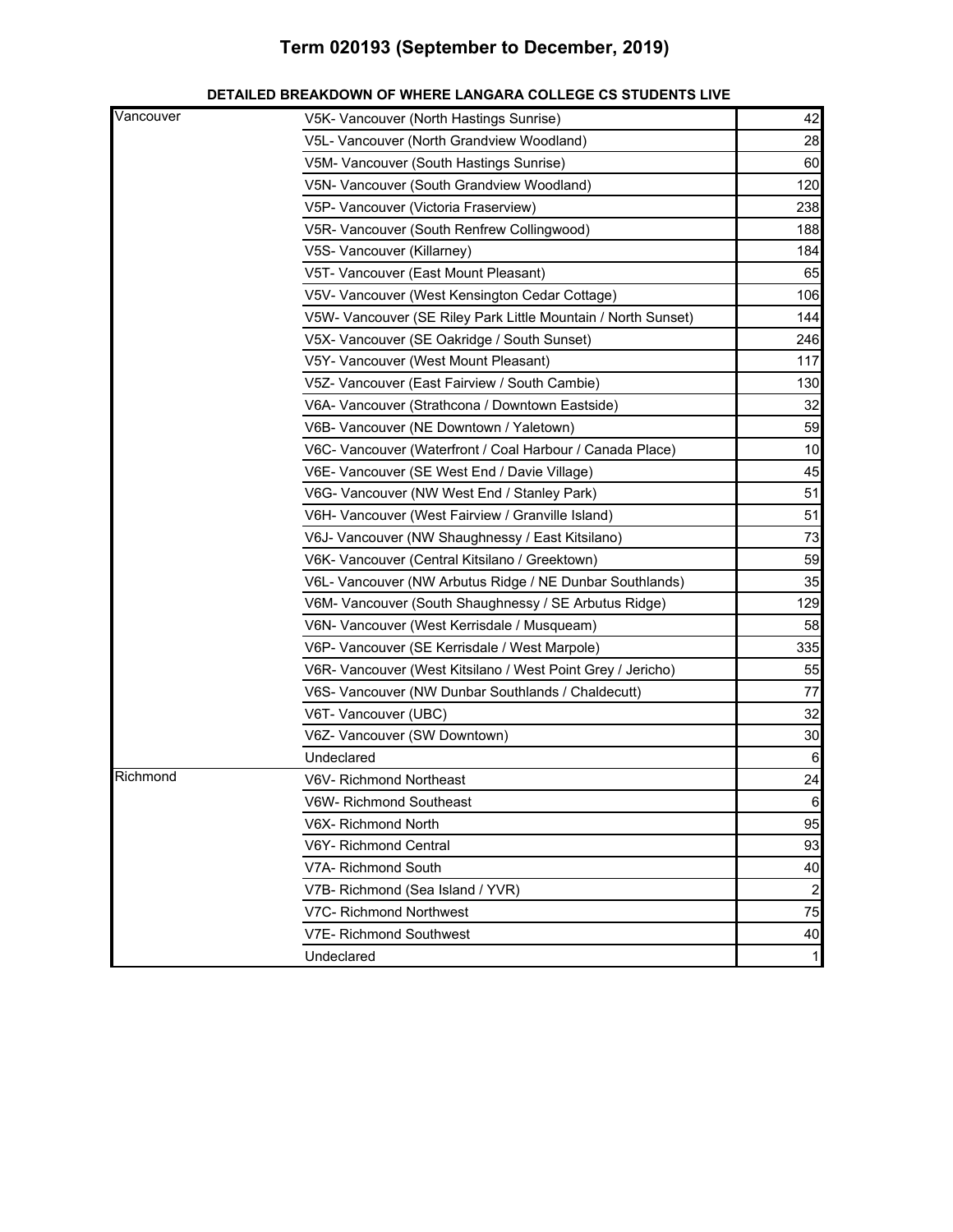| V3N- Burnaby (East Big Bend / Edmonds)<br>V5A- Burnaby (Lake City / Burnaby Mountain)<br>27<br>V5B- Burnaby (Parkcrest Aubrey / Ardingley Sprott)<br>V5C- Burnaby (Burnaby Heights / Willingdon Heights)<br>V5E- Burnaby (Kingsway Beresford)<br>V5G- Burnaby (Cascade Schou / Douglas Gilpin)<br>32<br>74<br>V5H- Burnaby (Maywood / Windsor)<br>V5J- Burnaby (Suncrest / West Big Bend)<br>65<br>Undeclared<br>Surrey/White Rock<br>19<br>V3R- Surrey North<br>31<br>V3S- Surrey East<br>26<br>V3T- Surrey Inner Northwest<br>28<br>V3V- Surrey Outer Northwest<br>34<br>V3W- Surrey Upper West<br>17<br>V3X- Surrey Lower West<br>V3Z- Surrey Lower East<br>15<br>V4A- Surrey Southwest<br>33<br>V4N- Surrey Northeast<br>V4P- Surrey South<br>2<br>Coquitlam/PoCo/Pt.Moody<br>V3B- Port Coquitlam Central<br>26<br>13<br>V3C- Port Coquitlam South<br>12<br>V3E- Coquitlam North<br>V3H- Port Moody<br>14<br>20<br>V3J- Coquitlam North<br>25<br>V3K- Coquitlam South<br>V7G- North Vancouver Outer East<br>V7H- North Vancouver Inner East<br>V7J- North Vancouver East Central<br>9<br>7<br>V7K- North Vancouver North Central<br>V7L- North Vancouver South Central<br>$\overline{7}$<br>V7M- North Vancouver Southwest Central<br>11<br>V7N- North Vancouver Northwest Central<br>V7P- North Vancouver Southwest<br>V7R- North Vancouver Northwest<br>Undeclared<br>1<br>Delta<br>V4C- Delta Northeast<br>5<br>V4E- Delta East<br>32<br>V4K- Delta Northwest<br>V4L- Delta Southeast<br>$\overline{7}$<br>V4M- Delta Southwest<br>V3L- New Westminster Northeast<br>V3M- New Westminster Southwest<br>V2W- Maple Ridge East<br>V2X- Maple Ridge West<br>V3Y- Pitt Meadows<br>V4R- Maple Ridge Northwest |                          |                 |
|-----------------------------------------------------------------------------------------------------------------------------------------------------------------------------------------------------------------------------------------------------------------------------------------------------------------------------------------------------------------------------------------------------------------------------------------------------------------------------------------------------------------------------------------------------------------------------------------------------------------------------------------------------------------------------------------------------------------------------------------------------------------------------------------------------------------------------------------------------------------------------------------------------------------------------------------------------------------------------------------------------------------------------------------------------------------------------------------------------------------------------------------------------------------------------------------------------------------------------------------------------------------------------------------------------------------------------------------------------------------------------------------------------------------------------------------------------------------------------------------------------------------------------------------------------------------------------------------------------------------------------------------------------------------------------------------------------------------|--------------------------|-----------------|
|                                                                                                                                                                                                                                                                                                                                                                                                                                                                                                                                                                                                                                                                                                                                                                                                                                                                                                                                                                                                                                                                                                                                                                                                                                                                                                                                                                                                                                                                                                                                                                                                                                                                                                                 | <b>Burnaby</b>           | 48              |
|                                                                                                                                                                                                                                                                                                                                                                                                                                                                                                                                                                                                                                                                                                                                                                                                                                                                                                                                                                                                                                                                                                                                                                                                                                                                                                                                                                                                                                                                                                                                                                                                                                                                                                                 |                          | 26              |
|                                                                                                                                                                                                                                                                                                                                                                                                                                                                                                                                                                                                                                                                                                                                                                                                                                                                                                                                                                                                                                                                                                                                                                                                                                                                                                                                                                                                                                                                                                                                                                                                                                                                                                                 |                          |                 |
|                                                                                                                                                                                                                                                                                                                                                                                                                                                                                                                                                                                                                                                                                                                                                                                                                                                                                                                                                                                                                                                                                                                                                                                                                                                                                                                                                                                                                                                                                                                                                                                                                                                                                                                 |                          | 46              |
|                                                                                                                                                                                                                                                                                                                                                                                                                                                                                                                                                                                                                                                                                                                                                                                                                                                                                                                                                                                                                                                                                                                                                                                                                                                                                                                                                                                                                                                                                                                                                                                                                                                                                                                 |                          | 44              |
|                                                                                                                                                                                                                                                                                                                                                                                                                                                                                                                                                                                                                                                                                                                                                                                                                                                                                                                                                                                                                                                                                                                                                                                                                                                                                                                                                                                                                                                                                                                                                                                                                                                                                                                 |                          |                 |
|                                                                                                                                                                                                                                                                                                                                                                                                                                                                                                                                                                                                                                                                                                                                                                                                                                                                                                                                                                                                                                                                                                                                                                                                                                                                                                                                                                                                                                                                                                                                                                                                                                                                                                                 |                          |                 |
|                                                                                                                                                                                                                                                                                                                                                                                                                                                                                                                                                                                                                                                                                                                                                                                                                                                                                                                                                                                                                                                                                                                                                                                                                                                                                                                                                                                                                                                                                                                                                                                                                                                                                                                 |                          |                 |
|                                                                                                                                                                                                                                                                                                                                                                                                                                                                                                                                                                                                                                                                                                                                                                                                                                                                                                                                                                                                                                                                                                                                                                                                                                                                                                                                                                                                                                                                                                                                                                                                                                                                                                                 |                          |                 |
|                                                                                                                                                                                                                                                                                                                                                                                                                                                                                                                                                                                                                                                                                                                                                                                                                                                                                                                                                                                                                                                                                                                                                                                                                                                                                                                                                                                                                                                                                                                                                                                                                                                                                                                 |                          |                 |
|                                                                                                                                                                                                                                                                                                                                                                                                                                                                                                                                                                                                                                                                                                                                                                                                                                                                                                                                                                                                                                                                                                                                                                                                                                                                                                                                                                                                                                                                                                                                                                                                                                                                                                                 |                          |                 |
|                                                                                                                                                                                                                                                                                                                                                                                                                                                                                                                                                                                                                                                                                                                                                                                                                                                                                                                                                                                                                                                                                                                                                                                                                                                                                                                                                                                                                                                                                                                                                                                                                                                                                                                 |                          |                 |
|                                                                                                                                                                                                                                                                                                                                                                                                                                                                                                                                                                                                                                                                                                                                                                                                                                                                                                                                                                                                                                                                                                                                                                                                                                                                                                                                                                                                                                                                                                                                                                                                                                                                                                                 |                          |                 |
|                                                                                                                                                                                                                                                                                                                                                                                                                                                                                                                                                                                                                                                                                                                                                                                                                                                                                                                                                                                                                                                                                                                                                                                                                                                                                                                                                                                                                                                                                                                                                                                                                                                                                                                 |                          |                 |
|                                                                                                                                                                                                                                                                                                                                                                                                                                                                                                                                                                                                                                                                                                                                                                                                                                                                                                                                                                                                                                                                                                                                                                                                                                                                                                                                                                                                                                                                                                                                                                                                                                                                                                                 |                          |                 |
|                                                                                                                                                                                                                                                                                                                                                                                                                                                                                                                                                                                                                                                                                                                                                                                                                                                                                                                                                                                                                                                                                                                                                                                                                                                                                                                                                                                                                                                                                                                                                                                                                                                                                                                 |                          |                 |
|                                                                                                                                                                                                                                                                                                                                                                                                                                                                                                                                                                                                                                                                                                                                                                                                                                                                                                                                                                                                                                                                                                                                                                                                                                                                                                                                                                                                                                                                                                                                                                                                                                                                                                                 |                          |                 |
|                                                                                                                                                                                                                                                                                                                                                                                                                                                                                                                                                                                                                                                                                                                                                                                                                                                                                                                                                                                                                                                                                                                                                                                                                                                                                                                                                                                                                                                                                                                                                                                                                                                                                                                 |                          |                 |
|                                                                                                                                                                                                                                                                                                                                                                                                                                                                                                                                                                                                                                                                                                                                                                                                                                                                                                                                                                                                                                                                                                                                                                                                                                                                                                                                                                                                                                                                                                                                                                                                                                                                                                                 |                          |                 |
|                                                                                                                                                                                                                                                                                                                                                                                                                                                                                                                                                                                                                                                                                                                                                                                                                                                                                                                                                                                                                                                                                                                                                                                                                                                                                                                                                                                                                                                                                                                                                                                                                                                                                                                 |                          |                 |
|                                                                                                                                                                                                                                                                                                                                                                                                                                                                                                                                                                                                                                                                                                                                                                                                                                                                                                                                                                                                                                                                                                                                                                                                                                                                                                                                                                                                                                                                                                                                                                                                                                                                                                                 |                          |                 |
|                                                                                                                                                                                                                                                                                                                                                                                                                                                                                                                                                                                                                                                                                                                                                                                                                                                                                                                                                                                                                                                                                                                                                                                                                                                                                                                                                                                                                                                                                                                                                                                                                                                                                                                 |                          |                 |
|                                                                                                                                                                                                                                                                                                                                                                                                                                                                                                                                                                                                                                                                                                                                                                                                                                                                                                                                                                                                                                                                                                                                                                                                                                                                                                                                                                                                                                                                                                                                                                                                                                                                                                                 |                          |                 |
|                                                                                                                                                                                                                                                                                                                                                                                                                                                                                                                                                                                                                                                                                                                                                                                                                                                                                                                                                                                                                                                                                                                                                                                                                                                                                                                                                                                                                                                                                                                                                                                                                                                                                                                 |                          |                 |
|                                                                                                                                                                                                                                                                                                                                                                                                                                                                                                                                                                                                                                                                                                                                                                                                                                                                                                                                                                                                                                                                                                                                                                                                                                                                                                                                                                                                                                                                                                                                                                                                                                                                                                                 |                          |                 |
|                                                                                                                                                                                                                                                                                                                                                                                                                                                                                                                                                                                                                                                                                                                                                                                                                                                                                                                                                                                                                                                                                                                                                                                                                                                                                                                                                                                                                                                                                                                                                                                                                                                                                                                 | North Vancouver          | 10              |
|                                                                                                                                                                                                                                                                                                                                                                                                                                                                                                                                                                                                                                                                                                                                                                                                                                                                                                                                                                                                                                                                                                                                                                                                                                                                                                                                                                                                                                                                                                                                                                                                                                                                                                                 |                          |                 |
|                                                                                                                                                                                                                                                                                                                                                                                                                                                                                                                                                                                                                                                                                                                                                                                                                                                                                                                                                                                                                                                                                                                                                                                                                                                                                                                                                                                                                                                                                                                                                                                                                                                                                                                 |                          |                 |
|                                                                                                                                                                                                                                                                                                                                                                                                                                                                                                                                                                                                                                                                                                                                                                                                                                                                                                                                                                                                                                                                                                                                                                                                                                                                                                                                                                                                                                                                                                                                                                                                                                                                                                                 |                          |                 |
|                                                                                                                                                                                                                                                                                                                                                                                                                                                                                                                                                                                                                                                                                                                                                                                                                                                                                                                                                                                                                                                                                                                                                                                                                                                                                                                                                                                                                                                                                                                                                                                                                                                                                                                 |                          | 18              |
|                                                                                                                                                                                                                                                                                                                                                                                                                                                                                                                                                                                                                                                                                                                                                                                                                                                                                                                                                                                                                                                                                                                                                                                                                                                                                                                                                                                                                                                                                                                                                                                                                                                                                                                 |                          |                 |
|                                                                                                                                                                                                                                                                                                                                                                                                                                                                                                                                                                                                                                                                                                                                                                                                                                                                                                                                                                                                                                                                                                                                                                                                                                                                                                                                                                                                                                                                                                                                                                                                                                                                                                                 |                          |                 |
|                                                                                                                                                                                                                                                                                                                                                                                                                                                                                                                                                                                                                                                                                                                                                                                                                                                                                                                                                                                                                                                                                                                                                                                                                                                                                                                                                                                                                                                                                                                                                                                                                                                                                                                 |                          | 13              |
|                                                                                                                                                                                                                                                                                                                                                                                                                                                                                                                                                                                                                                                                                                                                                                                                                                                                                                                                                                                                                                                                                                                                                                                                                                                                                                                                                                                                                                                                                                                                                                                                                                                                                                                 |                          | 9               |
|                                                                                                                                                                                                                                                                                                                                                                                                                                                                                                                                                                                                                                                                                                                                                                                                                                                                                                                                                                                                                                                                                                                                                                                                                                                                                                                                                                                                                                                                                                                                                                                                                                                                                                                 |                          |                 |
|                                                                                                                                                                                                                                                                                                                                                                                                                                                                                                                                                                                                                                                                                                                                                                                                                                                                                                                                                                                                                                                                                                                                                                                                                                                                                                                                                                                                                                                                                                                                                                                                                                                                                                                 |                          | 29              |
|                                                                                                                                                                                                                                                                                                                                                                                                                                                                                                                                                                                                                                                                                                                                                                                                                                                                                                                                                                                                                                                                                                                                                                                                                                                                                                                                                                                                                                                                                                                                                                                                                                                                                                                 |                          |                 |
|                                                                                                                                                                                                                                                                                                                                                                                                                                                                                                                                                                                                                                                                                                                                                                                                                                                                                                                                                                                                                                                                                                                                                                                                                                                                                                                                                                                                                                                                                                                                                                                                                                                                                                                 |                          |                 |
|                                                                                                                                                                                                                                                                                                                                                                                                                                                                                                                                                                                                                                                                                                                                                                                                                                                                                                                                                                                                                                                                                                                                                                                                                                                                                                                                                                                                                                                                                                                                                                                                                                                                                                                 |                          | 5               |
|                                                                                                                                                                                                                                                                                                                                                                                                                                                                                                                                                                                                                                                                                                                                                                                                                                                                                                                                                                                                                                                                                                                                                                                                                                                                                                                                                                                                                                                                                                                                                                                                                                                                                                                 |                          |                 |
|                                                                                                                                                                                                                                                                                                                                                                                                                                                                                                                                                                                                                                                                                                                                                                                                                                                                                                                                                                                                                                                                                                                                                                                                                                                                                                                                                                                                                                                                                                                                                                                                                                                                                                                 | <b>New Westminster</b>   | 18              |
|                                                                                                                                                                                                                                                                                                                                                                                                                                                                                                                                                                                                                                                                                                                                                                                                                                                                                                                                                                                                                                                                                                                                                                                                                                                                                                                                                                                                                                                                                                                                                                                                                                                                                                                 |                          | 52              |
|                                                                                                                                                                                                                                                                                                                                                                                                                                                                                                                                                                                                                                                                                                                                                                                                                                                                                                                                                                                                                                                                                                                                                                                                                                                                                                                                                                                                                                                                                                                                                                                                                                                                                                                 | Maple Ridge/Pitt Meadows | 5               |
|                                                                                                                                                                                                                                                                                                                                                                                                                                                                                                                                                                                                                                                                                                                                                                                                                                                                                                                                                                                                                                                                                                                                                                                                                                                                                                                                                                                                                                                                                                                                                                                                                                                                                                                 |                          | 12              |
|                                                                                                                                                                                                                                                                                                                                                                                                                                                                                                                                                                                                                                                                                                                                                                                                                                                                                                                                                                                                                                                                                                                                                                                                                                                                                                                                                                                                                                                                                                                                                                                                                                                                                                                 |                          | $\mathbf{3}$    |
|                                                                                                                                                                                                                                                                                                                                                                                                                                                                                                                                                                                                                                                                                                                                                                                                                                                                                                                                                                                                                                                                                                                                                                                                                                                                                                                                                                                                                                                                                                                                                                                                                                                                                                                 |                          | $5\phantom{.0}$ |